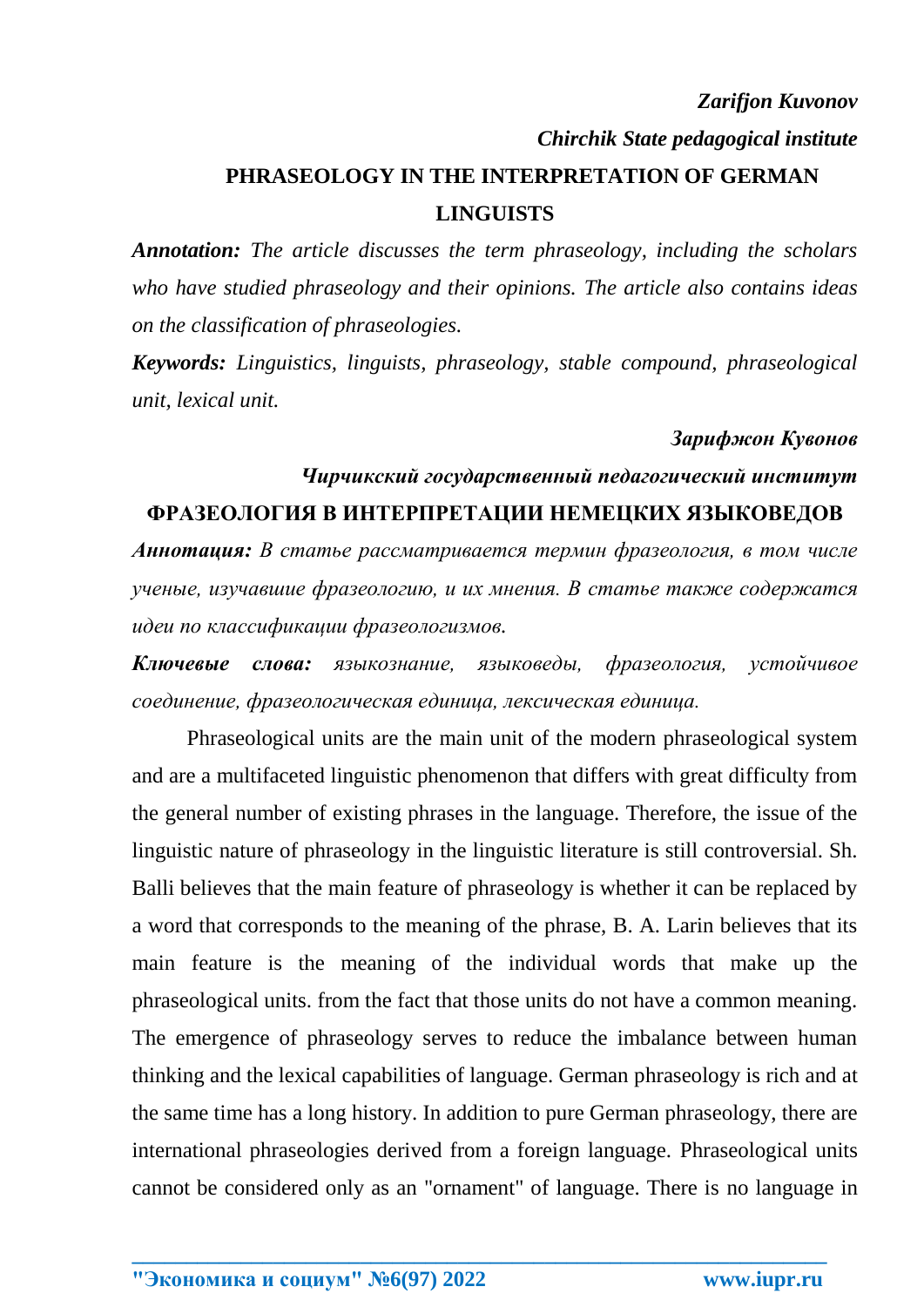the world without expressions, in particular, the phraseology of the German language is very rich and has its own centuries-old history. There are a number of scientific works on the theory of phraseology in German linguistics. If we look at the history of linguistics, Charles Balli introduced the term "phraseologie" in the sense of "a branch of stylistics that studies phrases", but the term is reflected in the works of Western European linguists in three other senses:

1. word choice, form of expression, description;

2. language, syllable, style;

3. expression, phrase.

The term phraseology means, on the one hand, a branch of linguistics that studies word combinations, and, on the other hand, a set of all stable compounds of a given language. The vocabulary of a language consists not only of other words, but also of stable phrases. Stable word combinations, in other words, serve as a means of conceptual expression. Stable phrases represent words that are combined in a subordinate clause.

A stable phrase consists of certain words that cannot be changed without compromising the meaning of the compound. A stable compound differs from other compounds in form and a certain meaning, which is determined by its traditional use and whether the completeness of the content is high or low. A fixed phrase is not created in the process of speaking during a speech, but is already fixed in the speech and is used in a certain sense. The full content of a stable phrase does not mean an independent part of a sentence, but a stable compound forms a part of a sentence as a whole, except for the proverb, because its structure can be equal to the whole sentence.

After the study of phraseology in German linguistics, the issue of classification and systematization of phraseological units began to arise. German linguists have classified phraseologies based on different approaches. For example, M. D. Stepanova and I. I. Chernishyova classified phraseological units structurally and semantically. Theo Shippan also distinguished two types of phraseology: phraseological integrity and stable compounds. Another linguist, U. Fix,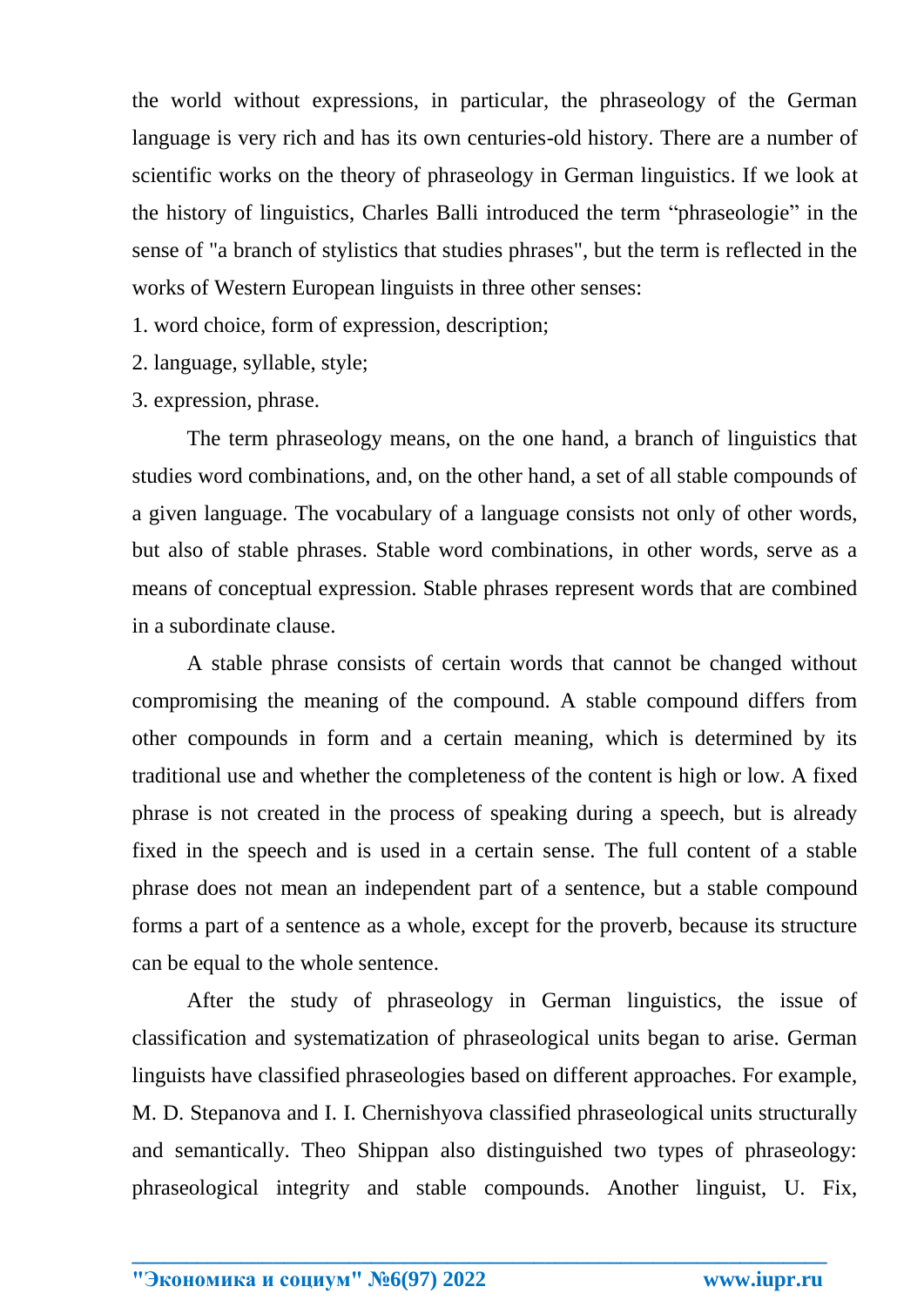distinguishes between two types of phraseologies, whether they correspond to the meaning of the verbs, or not. This means that linguists have tried to study different aspects of phraseology. As in all areas, phraseology has its object of study. The object of study of phraseology, in turn, is so complex and unique that in the process of its study it creates new sources for the development of the linguistic sciences listed above. Phraseology has already been proven to be a major topic in German linguistics in general. First of all, the issue of classification is under discussion. Phraseologisms do not have a separate system of structural types and elements of formation (affixes), as in word formation. Due to the fact that the topic is about word groups and sentences, the classification criteria that can be applied to words are not fully copied in phraseology. We are not talking here about the classification of any species, but about the rare phenomena, ie the relationship between the function and content of phraseology, attitudes, views, their stability and variability with other linguistic units. is about to go out. The relevance of the essence of phraseological construction to the characterization is considered as a classification criterion. On the one hand, the "illegal" relationship between the meanings of words used as a component in phraseology, and on the other hand, the absolutely clear factors of phraseology, the meaning of phraseology indicate the criteria of semantic classification. However, due to the fact that it does not cover the separation at the level of origin, it also brings other functional and structural criteria closer. Defining a topic and an object is a little more difficult than identifying the various problems in defining the subject of a word and word construction. That is why it is primarily influenced by all classification experiments. Phraseology as an independent branch of linguistics includes all types of specific combinations of word complexes existing in the language. N. Telia also distinguished the view of phraseology as an independent section adjacent to lexicology as a problematic issue and rejects the formation of a phraseological layer with detailed justification in the sections of the language system and the recognition of the word as a lexical semantic unit of language. explained the separation of problematic issues of traditional phraseology from problematic issues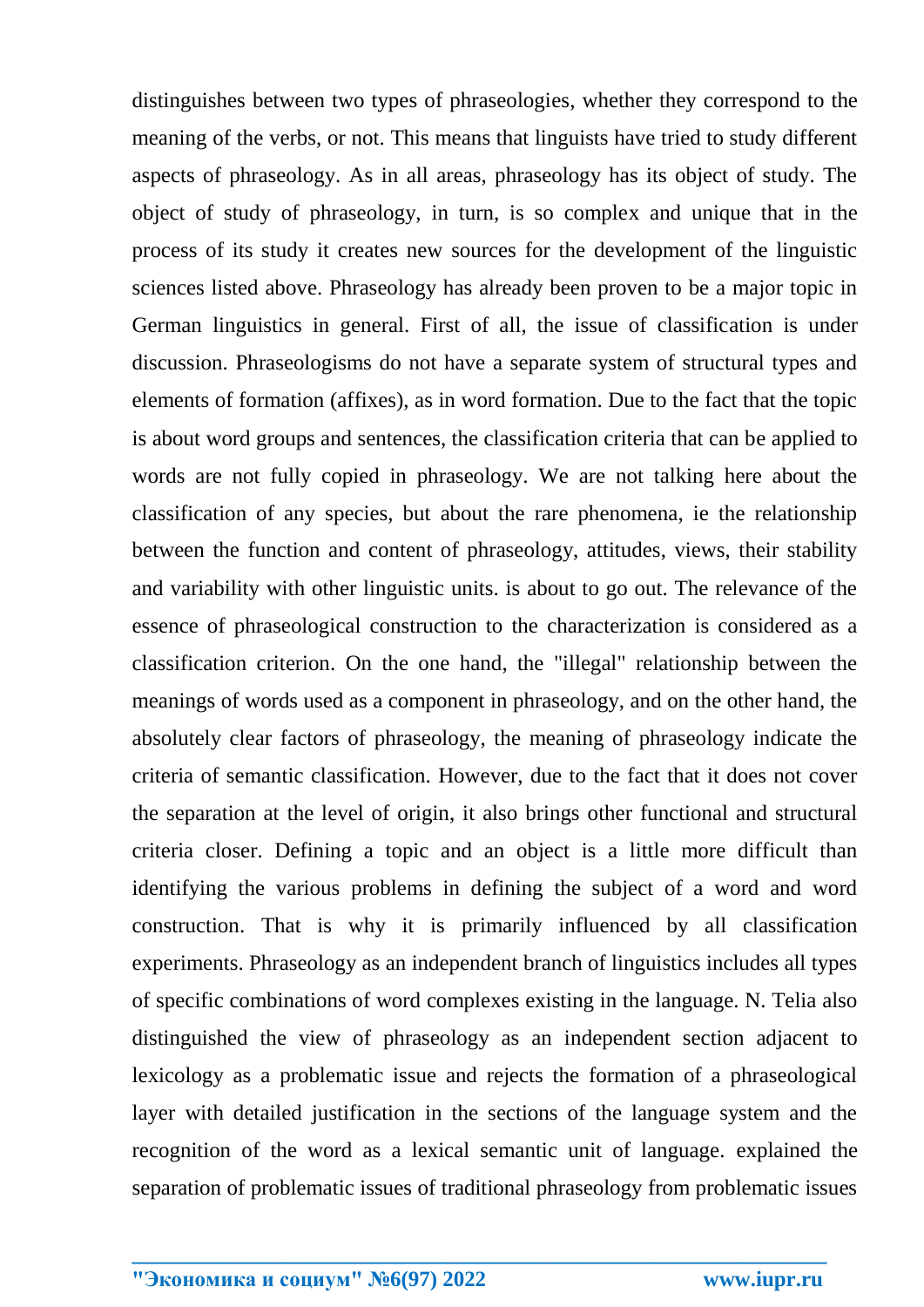as one of the shortcomings of phraseological research. The first independent general expression of German phraseology, as mentioned earlier, belongs to the Russian linguist I. I. Chernyasheva. He distinguished between "phraseological units" (meaning at least one component) and "fixed word components" that are not specific to the phraseological type. Chernyasheva divides non-phraseological fixed word sets into "lexical units" such as "phraseological construction" (e.g. einem Verhör / einer Prüfung unterziehen) and "modeled construction" (in Verlegenheit sein / zur Kenntnis bringen / nehmen). I. I. Chernyasheva was not so satisfied with this classification. In his next work, he tried to reveal the issues of phraseology by identifying and classifying the subject. But further work was not completed. His unfinished work was connected with such issues as synonymy and ambiguity of phraseological units, the development of the phraseological system according to the general rules, the emergence of new phraseological words. The German linguist H. Burger also did a lot of work on phraseology. He focused on the stylistic aspects of idioms and their translation. He interpreted idioms as a group of phraseologies. According to H. Burger, the general meaning of a compound can be interpreted as an exception to the rule. In this case, the specified figurative phrases or their general meanings are in no case understood from the free meaning of the components.

There are some specific problems in the study of phraseology, and experts differ on this issue. Indeed, one of the most important tasks facing researchers in the field of phraseology is to generalize the theoretical and practical ideas in the field of phraseology and to conduct accurate research. Scholars who have conducted research in the field of linguistics include V. Flaysher, V. V. Vinogradov, E. D. Polivanov, B. A. Larin, A. V. Kunin, N. M. Shansky, L. P. Smith, and Sh. The Balls have also done commendable work on phraseology and its issues, and their contribution to the development of this field has been invaluable.

Phraseology is related to history, literature, linguistic geography, and a number of other disciplines, such as lexicology, semantics, grammar, phonetics,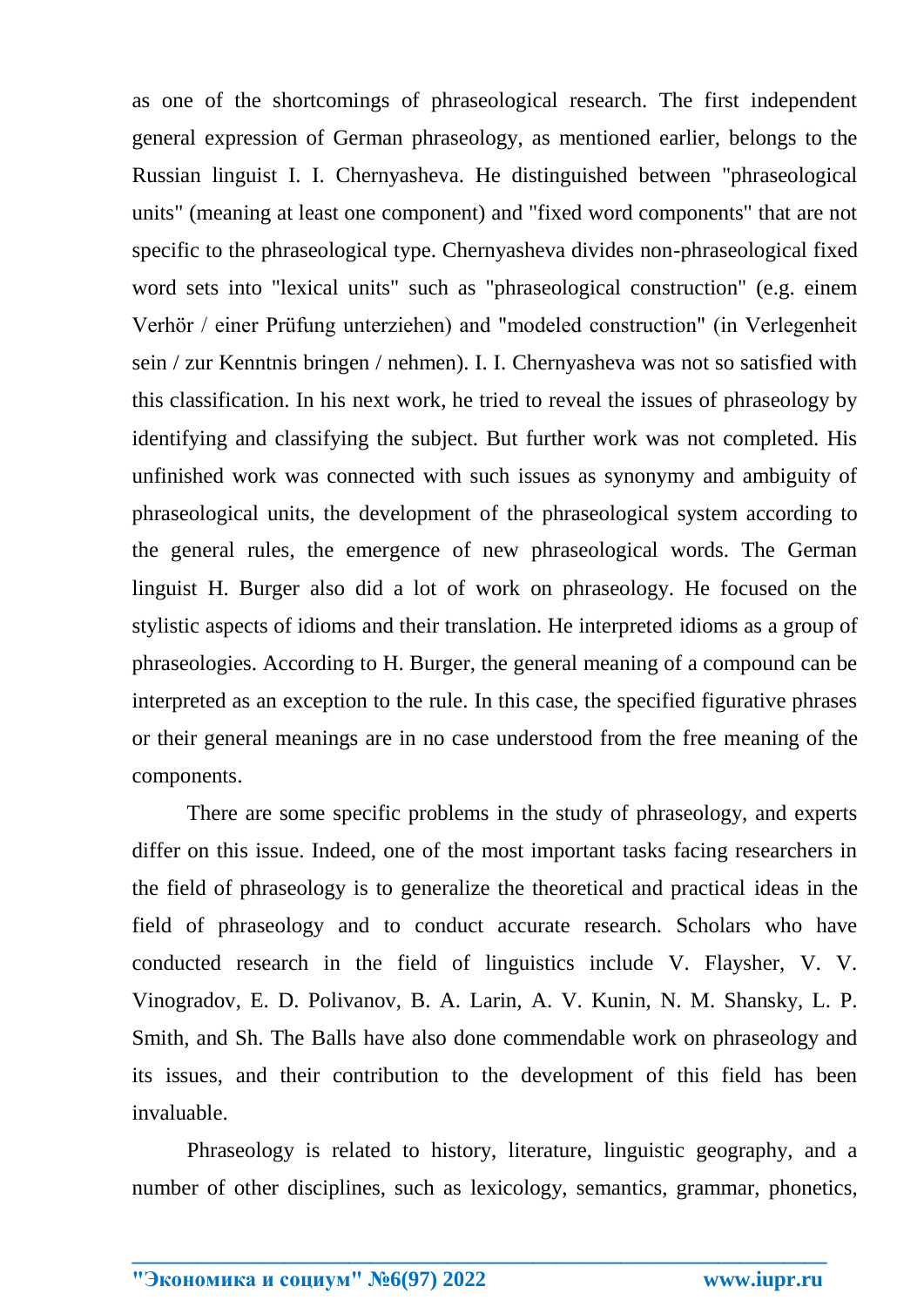stylistics, language history, etymology, textual linguistics, and general linguistics. Phraseology consists of lexemes, and lexemes are the object of study of lexicology. The nature of the components of phraseology and their linguistic level can be determined based on the sources of lexicology.

After the study of phraseology in German linguistics, the issue of classification and systematization of phraseological units began to arise. German linguists have classified phraseologies based on different approaches. For example, M. D. Stepanova and I Chernishyova classified phraseological units structurally and semantically. Thea Shippan also distinguished two types of phraseology: phraseological integrity and stable compounds. Another linguist, U. Fix, distinguishes between two types of phraseologies, whether they correspond to the meaning of the verbs, or not. This means that linguists have tried to study different aspects of phraseology. As in all areas, phraseology has its object of study. The object of study of phraseology, in turn, is so complex and unique that in the process of its study it creates new sources for the development of the linguistic sciences listed above. Phraseology has already been proven to be a major topic in German linguistics in general. First of all, the issue of classification is under discussion.

The process of formation of phraseology as a separate branch of German linguistics continues, and many innovations are being made in this field. Nevertheless, the problematic parts of phraseology that need to be addressed clearly show how in-depth the field needs to be studied.

### **BIBLIOGRAPHY**

- 1. Burger Harald. Idiomatik des Deutschen. Frankfurt am Main, Tübingen, Max Niemeyer Verlag, 1973
- 2. Телия В. Н. Русская фразеология. Семантический аспект, прагматический и лингвокультурологический аспекты. Москва, «Языки русской культуры», 1996.
- 3. Dilobar Abduxalilova, Furqat Rahmatov, & Zumrad Xudayberdiyeva (2021). FRAZEOLOGIYADA GENDER MUAMMOSI. Academic research